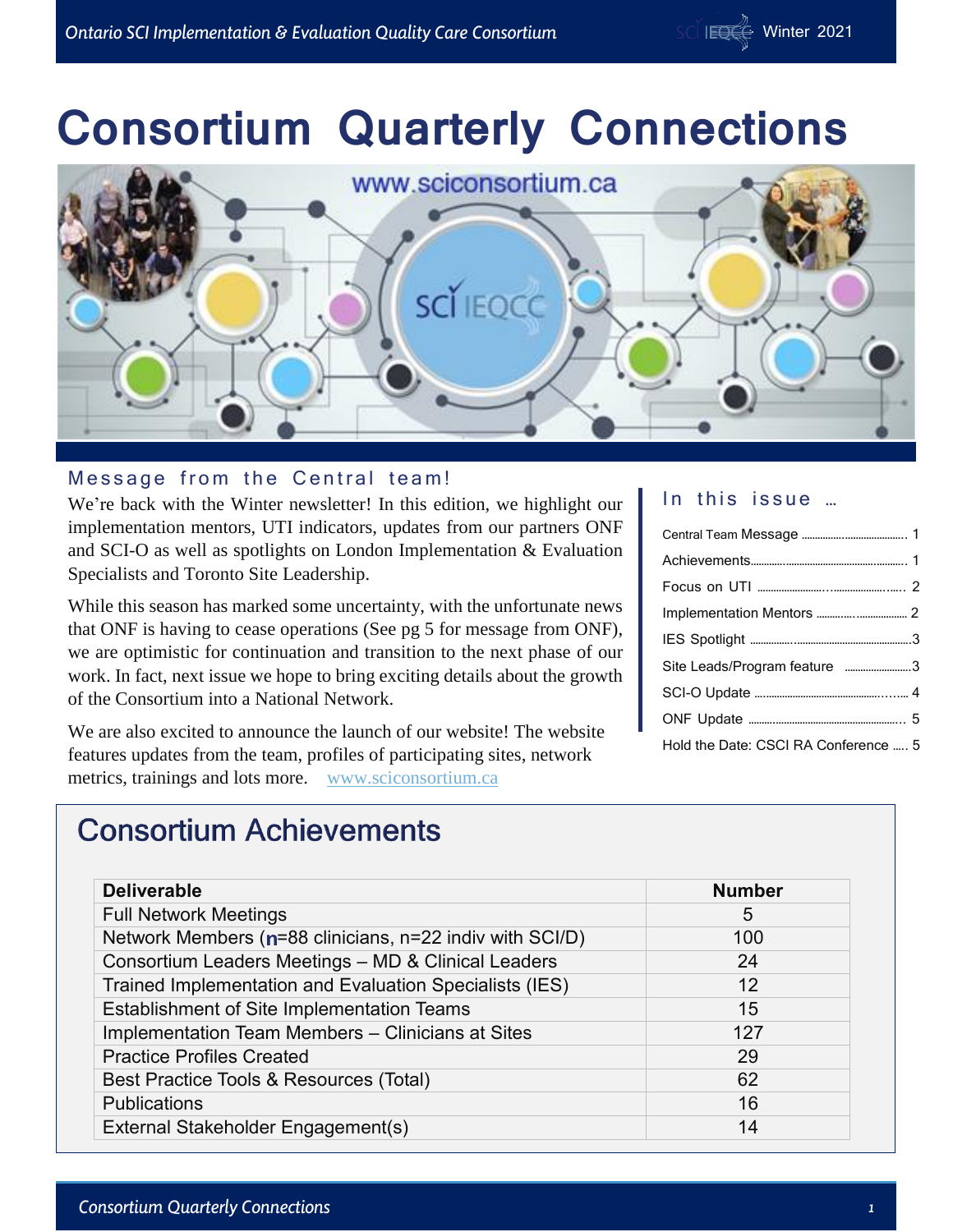# **Focus On: Urinary Tract Infection**

The Consortium recently brought together physicians and other stakeholders across the province, who will be directly involved with implementing the Urinary Tract Infection (UTI) best practice indicators. At this meeting, details around the indicators noted below were clarified and strategies were formed for operationalizing the indicators in participating sites local contexts.

#### **The Construct & The Indicators**

Urinary Tract Infection (UTI) refers to significant bacteriuria among individuals with SCI/D and Neurogenic Lower Urinary Tract Dysfunction with symptoms or signs of infection. Our aim is to reduce inappropriate antibiotic prescription for UTI in order to reduce the rising incidence of antibiotic resistance and the associated complications among individuals with SCI/D living in the community.

#### **Structure Indicator**

Proportion of patients with SCI/D with a healthcare professional (family MD, PMR/urology)

Proportion of patients with SCI/D with a healthcare professional able to follow-up regarding urine culture and sensitivity within 48-72 hours of collection

#### **Process Indicator**

Proportion of SCI/D rehabilitation inpatients with UTI as defined by the UTI diagnostic checklist/definitions.

#### **Outcome Indicator**

Proportion of SCI/D rehabilitation inpatients with inappropriate antibiotic prescription.

### **Thanks!!! - To our Implementation Mentors**

Our Implementation mentors play a vital role in making implementation happen. They support and guide the IES's through training and coaching. They share their practical experiences and expertise in implementation science gained from prior involvement in the Spinal Cord Injury Knowledge Mobilization Network (SCI KMN) and many other local quality improvement initiatives. We are incredibly fortunate to have such a dedicated crew!

-----------------------------------------------------------------------------

Carol Scovil is a rehab engineer in the Spinal Cord Rehab Program, Toronto Rehab, UHN. Her interests include assistive technology, pressure injuries, fall prevention, knowledge translation and best practice implementation in SCI rehabilitation in Canada and Nepal.

Heather Flett is the Advanced Practice Leader in the Spinal Cord Rehab Program, Toronto Rehab, UHN with over 20 years of experience, working as a physical therapist prior to her current role. Her interests include walking assessments and interventions, pressure injuries, best practice implementation and health service delivery and outcomes in SCI.

Anna Kras-Dupuis is a Clinical Nurse Specialist in the Rehab Program at Parkwood Institute, St. Joseph Healthcare London. Her key areas of interest include knowledge mobilization and patient self-management. She has strongly supported clinical and research integration and collaborative innovations within the rehab program.





Heather Flett



Anna Kras-Dupuis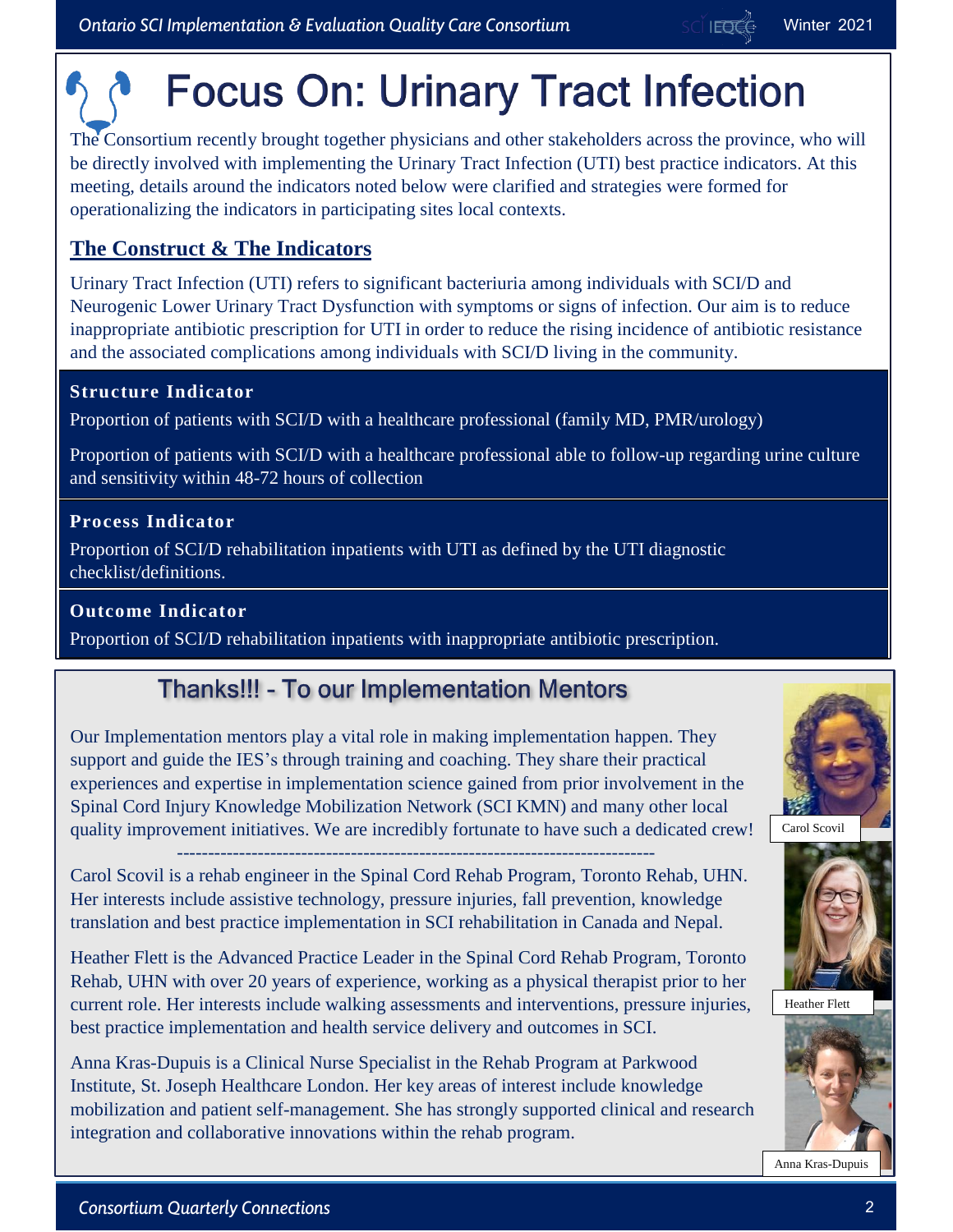Spotlight

#### Implementation & Evaluation Specialists Parkwood Institute, St. Joseph Healthcare London

**Brianna Floriancic** is a Registered Nurse in the SCI Rehabilitation Program at Parkwood Institute Main St. Joseph's Healthcare London. She has 3 years' experience rehab nursing. She also has a Bachelor of Arts degree in Kinesiology from Western University. Bri has a passion for patient advocacy and is an active participant with RNAO.

> **Jaclyn Vandenwyngaert** is a Registered Nurse with the Regional Rehabilitation program at Parkwood Institute. She has 2 years of experience working as a registered nurse in spinal cord rehabilitation. Jaclyn feels it is important for nurses to be a part of research implementation to promote evidence-based practice and optimize overall patient outcomes

**Charlie Giurleo** is an Occupational Therapist in the Spinal Cord Rehabilitation Program at Parkwood Institute Main, St. Joseph's Healthcare London. He has over 10 years of experience working as an OT in neurological, musculoskeletal and mental health rehabilitation. Charlie strongly believes in the importance of clinical and research integration, as he feels collaboration leads to enhanced patient care. Charlie has recently completely a course through the British Columbia Institute of

**Stephanie Cornell**, in addition to her role as an IES, has just taken on a new role as Clinical Development and Implementation Lead for the Gray Centre for Mobility and Activity at Parkwood Institute, St. Joseph's Healthcare London. Formerly a staff therapist in the Outpatient SCI Program, she is also a Clinical Associate at the School of Physical Therapy at Western University and a member of R2P team at Parkwood. Stephanie is passionate about bringing together education, research and clinical practice in ways that improve health outcomes.

## **Intangible Benefits of the Consortium…**

During an IES meeting, the team reflected on the achievements from this initiative over the past year – especially those that were most significant, (yet hard to measure), especially seen from the frontlines. These included;

Technology in Sexual Health Rehabilitation.

- increased sharing with colleagues which scaled beyond Consortium activities;
- ability to share information and resources with immediate impact (e.g. shared resources adapted for local sites amidst Covid);
- connections with leading clinicians and researchers across the province;
- personal professional development and capacity building to improve problem solving and implementation skills.





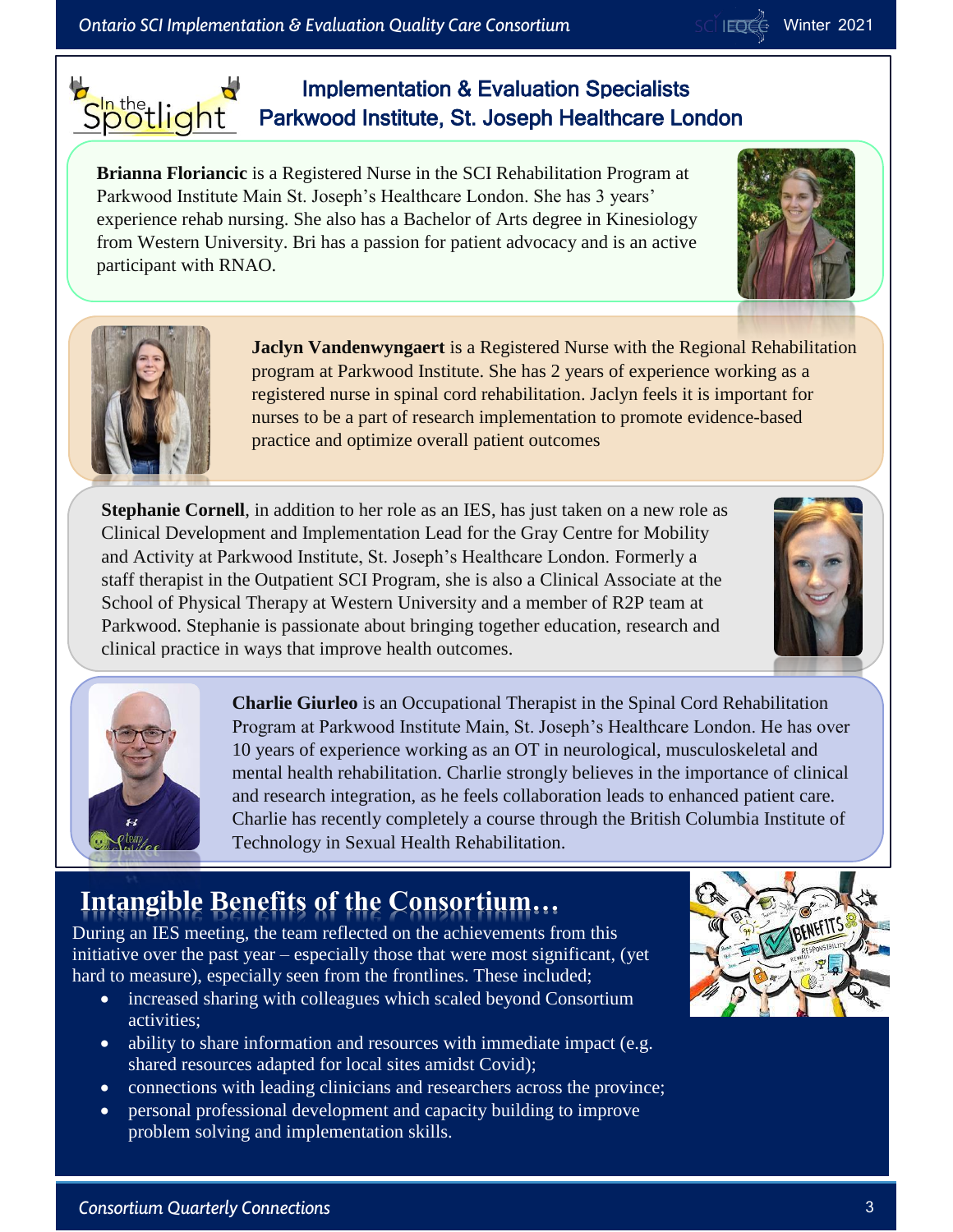#### FOCUS ON … LEADERSHIP **Spinal Cord Rehabilitation Program, Lyndhurst Center – University Health Network**

We are pleased to feature the site leadership team and some highlights from Toronto! Iona MacRitchie is the Clinical Manager, Lyndhurst Centre, UHN and Heather Flett is the Advanced Practice Leader, Spinal Cord Rehabilitation, Lyndhurst Centre, UHN. Iona and Heather lead a dynamic team of IES's at Ontario's largest (and only) dedicated spinal cord injury rehabilitation program.

The nature and size of the Toronto program brings some distinct challenges when it comes to effective implementation and Iona and Heather have been innovative in addressing these challenges. The Lyndhurst Centre has three 20-bed inpatient units, each with their own team culture and structure as well as a large outpatient program. Lyndhurst typically admits over 300 patients each year. In order to build capacity in implementation and to draw upon a broad range of experiences, Heather and Iona decided to have five IES's from different professions share the IES role which has proven to be an effective strategy for the Toronto team.

Iona MacRitchie



Heather and Iona note how this team helped develop unique solutions to deal with the ever-changing demands placed by the pandemic. Given the isolation and impact to emotional well-being for patients in hospital separated from family and loved ones while dealing with all the challenges associated with a new spinal cord injury, Lyndhurst implemented new leisure and recreational programs d. The consortium team played an important role in designing and implementing evaluation surveys for both patients and staff to garner feedback about these new programs. This proved highly successful and speaks to leadership in mobilizing the dedicated front-line staff across Lyndhurst.

Another key strength at Lyndhurst is the engagement supported by leadership of both front-line staff and persons with lived experience in all quality improvement activities. A total of 106 persons with SCI who were currently undergoing inpatient SCI rehabilitation were approached to share their experience and perspectives during the improvement cycles associated with the Consortium. A key learning was that the IESs' ability to gather patient perspectives in a timely manner led to the realization that patient experience could more easily be incorporated into the rapid adaptions in clinical care required during the Covid-19 challenges (and also applied to support the implementation of other Consortium-related domains).



#### **Pleased to Announce!!**

#### **New free course for people with spinal cord injuries on bladder surgical options**

People with SCI may experience problems with their bladder function. This 15-minute course will introduce people with SCI to three surgical approaches for improving bladder control: bladder augmentation, urinary diversion and catheterisable stoma. The goal is to help people with SCI review surgical options and support discussions with their health care team. This course was developed with funding from the Ontario Neurotrauma Foundation and Praxis Spinal Cord Institute. Special thank you to

Dr. Blayne Welk, clinical Subject Matter Expert, as well as Anita Kaiser, Helena Griner and Heather Holmes who shared their experiences.

Learn more and register for a free Cortree [account.](https://home.cortree.com/bladder-surgery/)

Use the link below; <https://home.cortree.com/bladder-surgery/>